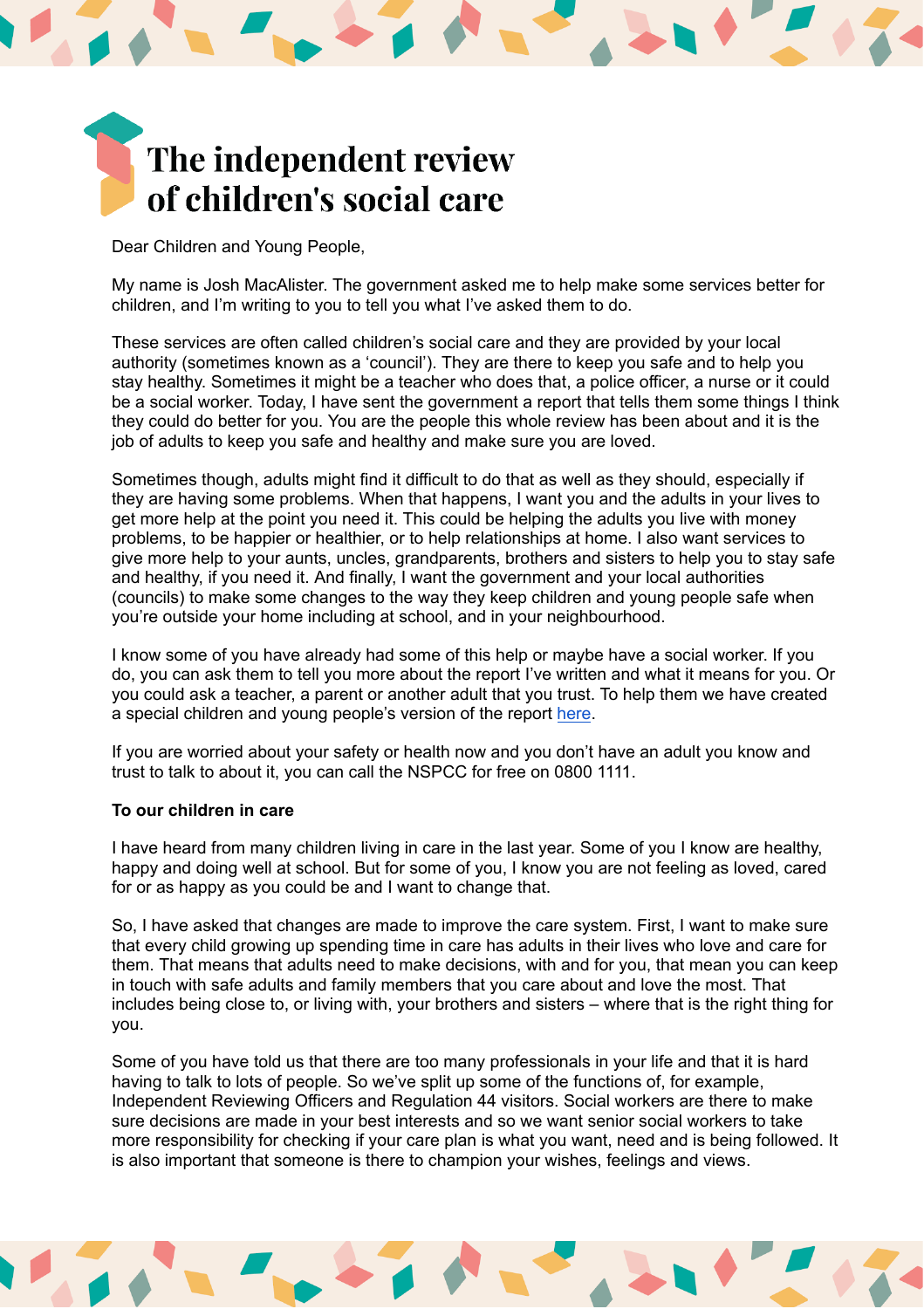I want to make that happen by asking government to promise that you have an Advocate. An Advocate is an adult who works for you – whose job it is to tell the other adults in your life what you want and need, in your own words, if you need help with that. I want the government to promise that you are given one without having to ask.

Second, I want the government to find more foster carers. This would mean you would have more choice about where you live, who you live with and that you could live closer to your friends, family and school – if that is the right thing for you. I want you to be able to meet foster carers and their families before you move in with them. While that's not always possible if there is an emergency, before going to live somewhere for a longer time you should be able to have more choice and more of a say in where and who it is you live with.

Third, I want local authorities (councils) to work together more to make sure there are better children's homes, in the right places around the country, that are closer to where you are from. If living in a children's home is the right thing for you, I want to make sure that you can live in one that is closer to places and people that you know and love.

Some of you might have other family, like grandparents, aunts and uncles that you would rather live with than be in care. So I also want the government to change the law so that social workers have to ask your family, and you, if there is a safe place you could live with family or friends. And if so, your social worker will do some work with you and your family to make sure it is safe and the right thing for you. I have told government that your family needs money and other help to make that happen.

Finally, I also want government and your local authorities (councils) to listen to your views more, and for those views to be treated with respect. I have asked them to make some changes to how they work which includes asking you, your brothers and sisters, and your families about how well they are caring for you and keeping you safe. I want them to use your views and opinions to make changes to the way they work to make them better.

The government will need to think hard about my report and write a response, which will take a few months. But until then, you already have the legal right to ask to have an advocate. You can ask your social worker who should give you all the information you need.

## **To care leavers**

While many of the changes I am asking government to make to care, if made, will come too late for you – I'm also asking government to put much more money and support in place for you as you leave care and enter adulthood.

I am recommending five missions (or tasks) for government, local authorities and wider society to support care leavers and care-experienced people. These missions are:

- 1. No young person should leave care without at least two loving relationships.
- 2. Double the proportion of care experienced people going to university, with a particular focus on some of the best universities.
- 3. Create at least 3,500 well paid jobs and apprenticeships each year for care experienced people.
- 4. Reduce care experience homelessness now, before ending it entirely.
- 5. To make sure you can live long, healthy lives, by narrowing health inequalities with the wider population.